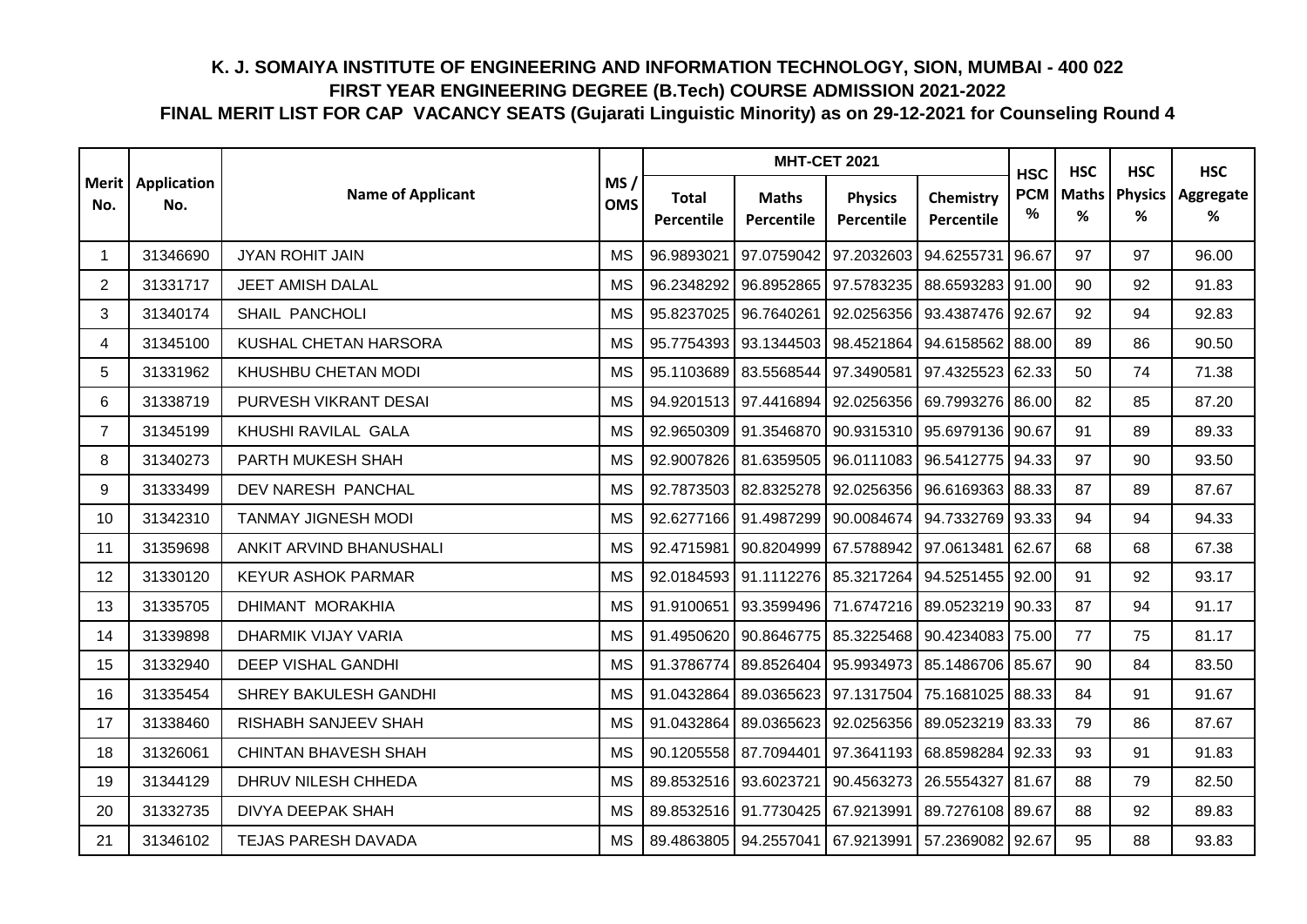|     |                                   |                               |                   |                            | <b>MHT-CET 2021</b>        |                                                           | <b>HSC</b>              | <b>HSC</b>      | <b>HSC</b>        | <b>HSC</b>          |                |
|-----|-----------------------------------|-------------------------------|-------------------|----------------------------|----------------------------|-----------------------------------------------------------|-------------------------|-----------------|-------------------|---------------------|----------------|
| No. | <b>Merit</b>   Application<br>No. | <b>Name of Applicant</b>      | MS/<br><b>OMS</b> | <b>Total</b><br>Percentile | <b>Maths</b><br>Percentile | <b>Physics</b><br>Percentile                              | Chemistry<br>Percentile | <b>PCM</b><br>% | <b>Maths</b><br>℅ | <b>Physics</b><br>% | Aggregate<br>% |
| 22  | 31347617                          | <b>VIPUL VALJI PATEL</b>      | <b>MS</b>         | 89.4863805                 | 90.8433008                 | 67.9213991                                                | 91.0242235              | 78.67           | 85                | 76                  | 77.38          |
| 23  | 31356125                          | <b>JAI PRAVIN JOISAR</b>      | <b>MS</b>         | 89.0390832                 | 85.9300617                 | 86.8057596                                                | 92.0540699              | 93.67           | 93                | 94                  | 94.00          |
| 24  | 31361557                          | <b>MEET CHETAN SHAH</b>       | <b>MS</b>         | 88.8866448                 | 93.6985610                 | 93.4814441                                                | 9.3259278               | 81.33           | 85                | 81                  | 81.5           |
| 25  | 31345309                          | PARV TUSHAR KARIA             | <b>MS</b>         | 88.4849114                 | 85.1503662                 | 93.8762790                                                | 84.6725186              | 90.33           | 93                | 90                  | 89.33          |
| 26  | 31332638                          | <b>ISHITA ROHIT HARIA</b>     | <b>MS</b>         | 87.7812156                 | 86.5908018                 | 88.3475798                                                | 87.0417956              | 93.33           | 94                | 93                  | 94.00          |
| 27  | 31340906                          | <b>DEVAM RAHUL DIXIT</b>      | <b>MS</b>         | 87.7043318                 | 83.0302411                 | 83.8884348                                                | 92.0565999              | 96.33           | 96                | 95                  | 95.83          |
| 28  | 31333808                          | MAYURAKSHI RAJENDRA KHADAYATE | <b>MS</b>         | 87.6566480                 | 86.3168619                 | 93.8206826                                                | 78.9811513 95.00        |                 | 93                | 96                  | 97.17          |
| 29  | 31339079                          | SHUBH JIGNESH SHAH            | <b>MS</b>         |                            |                            | 86.7968628 83.0831559 93.8762790 80.5277100 93.33         |                         |                 | 94                | 92                  | 94.50          |
| 30  | 31339248                          | DARSHIT ADHIYA                | MS                | 86.7286473 83.0302411      |                            | 86.9431957                                                | 88.7362076 89.67        |                 | 89                | 91                  | 92.33          |
| 31  | 31345894                          | <b>ESMAIL HUZAIFA SALAKAR</b> | <b>MS</b>         | 86.5938222                 | 78.1519227                 | 79.5282622                                                | 90.4234083 87.67        |                 | 88                | 93                  | 89.67          |
| 32  | 31332085                          | HARSH NILESH DALAL            | <b>MS</b>         | 86.2251656                 | 84.2995415                 | 84.4370861                                                | 87.5241977              | 81.33           | 82                | 82                  | 81.83          |
| 33  | 31332792                          | JIGNESH CHANDRAKANT PANCHAL   | <b>MS</b>         | 86.0186822                 | 85.0290331                 | 88.5331987                                                | 77.4147942 91.67        |                 | 92                | 89                  | 91.83          |
| 34  | 31336725                          | <b>VED TULSIDAS MOTA</b>      | <b>MS</b>         | 85.8931076 87.1604425      |                            | 89.9548122                                                | 74.4922869              | 93.67           | 93                | 92                  | 94.33          |
| 35  | 31334108                          | MONIL KHIRISH KARANIA         | <b>MS</b>         |                            | 85.8373608 94.2687539      | 62.1506619                                                | 18.9693213              | 82.67           | 85                | 79                  | 86.33          |
| 36  | 31336137                          | SIMRAN VISHAL SANGHANI        | <b>MS</b>         | 85.4531684                 | 47.4425650                 | 95.5566776                                                | 88.8260540              | 58.33           | 51                | 70                  | 68.00          |
| 37  | 31334222                          | RIYA MUKESH PAREKH            | <b>MS</b>         | 85.1794150                 | 84.0838275                 | 90.4563273                                                | 66.1624284              | 80.67           | 75                | 82                  | 82.00          |
| 38  | 31335354                          | ANERI RITESH SHAH             | <b>MS</b>         |                            | 85.1655088 80.0776461      | 73.8812832 91.0604822 95.00                               |                         |                 | 96                | 95                  | 94.67          |
| 39  | 31336858                          | DEV JAYANTILAL MEWADA         | <b>MS</b>         |                            |                            | 84.6567494 84.0838275 74.5451804 86.1393105 84.67         |                         |                 | 79                | 87                  | 85.00          |
| 40  | 31337454                          | SIDDHANTH KAVIN SHAH          | MS                |                            |                            | 84.4335948   80.5640679   91.1857892   80.5277100   91.00 |                         |                 | 91                | 92                  | 92.33          |
| 41  | 31362851                          | <b>ADITYA PARAS MEHTA</b>     | <b>MS</b>         | 84.4255069                 | 87.9988246                 | 72.9591537                                                | 70.6376726              | 91.00           | 91                | 91                  | 91             |
| 42  | 31335102                          | AARYA MAYUR SHAH              | <b>MS</b>         |                            |                            | 83.9803841   87.7094401   66.5151206   78.4378831         |                         | 88.33           | 88                | 89                  | 88.67          |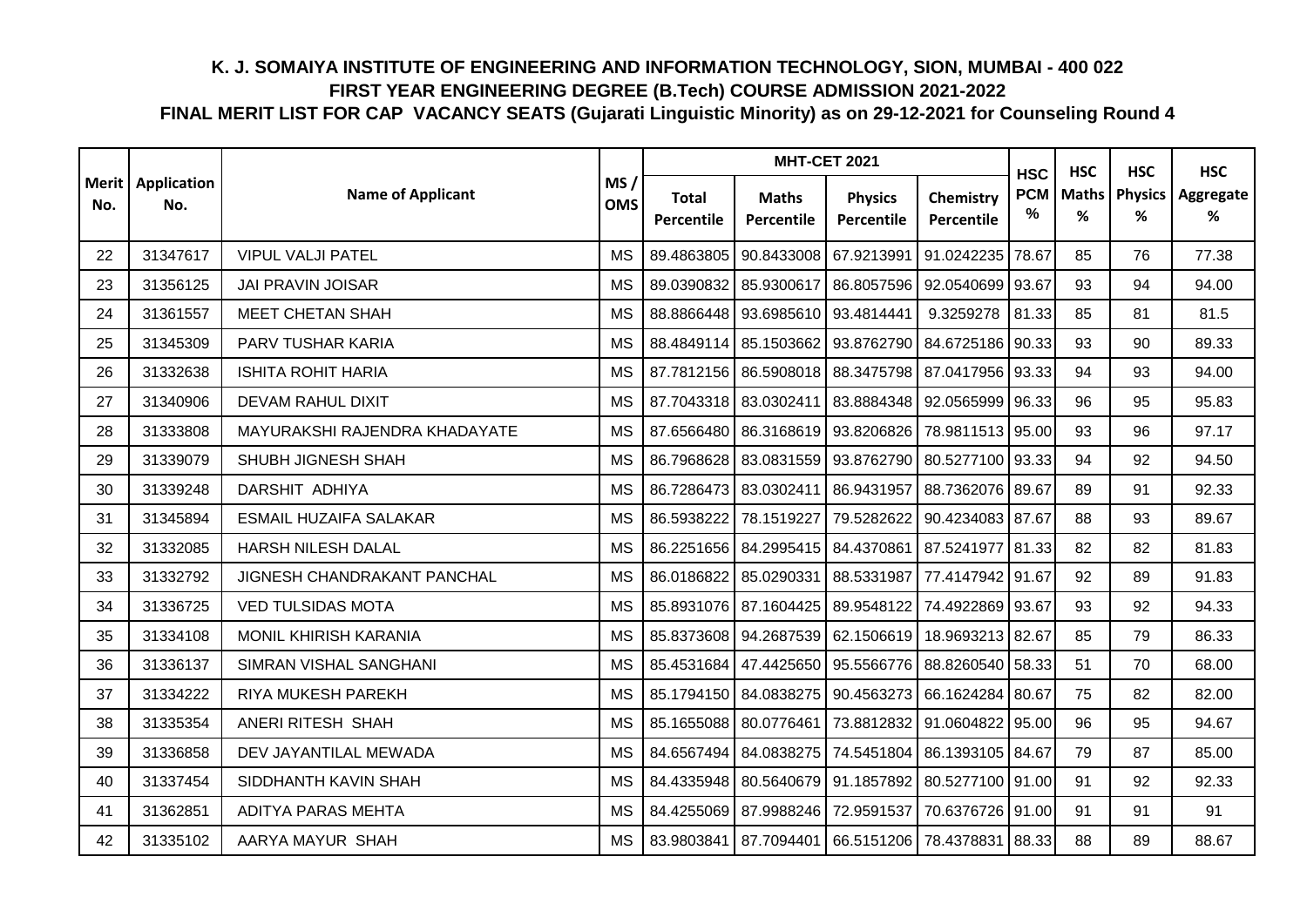|     |                                   |                             |                   |                            | <b>MHT-CET 2021</b>               |                                                   | <b>HSC</b>                     | <b>HSC</b>      | <b>HSC</b>        | <b>HSC</b>          |                |
|-----|-----------------------------------|-----------------------------|-------------------|----------------------------|-----------------------------------|---------------------------------------------------|--------------------------------|-----------------|-------------------|---------------------|----------------|
| No. | <b>Merit</b>   Application<br>No. | <b>Name of Applicant</b>    | MS/<br><b>OMS</b> | <b>Total</b><br>Percentile | <b>Maths</b><br><b>Percentile</b> | <b>Physics</b><br>Percentile                      | Chemistry<br><b>Percentile</b> | <b>PCM</b><br>% | <b>Maths</b><br>% | <b>Physics</b><br>% | Aggregate<br>% |
| 43  | 31336129                          | <b>MAHEK ILESH PANDYA</b>   | <b>MS</b>         | 83.9803841                 | 76.5273805                        | 66.5151206                                        | 92.0565999                     | 83.00           | 82                | 80                  | 83.00          |
| 44  | 31363948                          | <b>IKRAMA ABID SUNASRA</b>  | <b>MS</b>         | 83.9765231                 | 73.3548018                        | 93.1491196 82.7994861                             |                                | 72.33           | 75                | 68                  | 69.33          |
| 45  | 31345841                          | <b>CHIRAG NARESH RATHOD</b> | <b>MS</b>         | 83.4488029                 | 86.3168619 79.6892511             |                                                   | 70.8609272                     | 79.00           | 80                | 79                  | 76.33          |
| 46  | 31340967                          | OAM VALJI BHANUSHALI        | <b>MS</b>         | 83.1897457                 | 82.8325278                        | 50.9035512                                        | 85.5747006 77.00               |                 | 72                | 84                  | 81.83          |
| 47  | 31331582                          | <b>VARUN JAGDISH RATHOD</b> | <b>MS</b>         | 83.1897457                 | 65.3393570 11.4519857             |                                                   | 96.0811095                     | 86.67           | 88                | 88                  | 88.17          |
| 48  | 31343498                          | <b>KRISH PARAG SHAH</b>     | <b>MS</b>         | 82.9327064                 | 63.7261240                        | 92.1304731                                        | 85.2541875                     | 75.67           | 77                | 73                  | 77.50          |
| 49  | 31349381                          | <b>JAY ASHOK PATEL</b>      | <b>MS</b>         | 82.7356088                 |                                   | 86.3168619 16.1996943 87.5241977                  |                                | 88.00           | 87                | 89                  | 90.00          |
| 50  | 31361004                          | KHUSHAL MAHESH DHANDHUKIA   | <b>MS</b>         |                            |                                   | 81.9881488   66.5610952   66.5151206   93.0578259 |                                | 76.00           | 72                | 80                  | 79.83          |
| 51  | 31347648                          | <b>TIYA MAYUR MEHTA</b>     | <b>MS</b>         | 81.6403587                 | 82.3850228                        | 85.3217264 65.1948188 89.00                       |                                |                 | 85                | 92                  | 91.17          |
| 52  | 31337552                          | PARTH JAYESH MALVIYA        | <b>MS</b>         |                            |                                   | 81.4518594 82.0784513 56.0213958 83.8818136 98.00 |                                |                 | 98                | 98                  | 98.33          |
| 53  | 31349144                          | <b>KEYUSH VIJAY THUMAR</b>  | <b>MS</b>         | 81.2926029                 | 77.5410250                        | 81.1310275                                        | 77.4147942 79.33               |                 | 78                | 79                  | 84.00          |
| 54  | 31362958                          | HARSH ASHWIN SHAH           | <b>MS</b>         | 81.2701101                 |                                   | 79.8645216 87.8803274                             | 71.5777590 91.67               |                 | 94                | 91                  | 91.67          |
| 55  | 31334130                          | JATAN NITESH PATEL          | <b>MS</b>         | 81.0839804                 | 52.8657540                        | 83.8884348                                        | 93.0578259                     | 89.00           | 89                | 90                  | 90.67          |
| 56  | 31349708                          | SANIDHYA RAJESH SHRIMALI    | <b>MS</b>         |                            | 80.7641365 84.2995415             | 79.6892511                                        | 58.5328579                     | 88.33           | 89                | 88                  | 88.83          |
| 57  | 31333615                          | MEHAK PIYUSH MEHTA          | <b>MS</b>         | 80.2308950                 | 76.5273805                        | 88.9405394                                        | 68.8598284                     | 91.00           | 94                | 89                  | 92.17          |
| 58  | 31352769                          | DEVANSHI KETAN JOSHI        | <b>MS</b>         | 80.0862203                 | 68.4308939                        | 74.7000467                                        | 88.7238352                     | 84.33           | 90                | 73                  | 86.17          |
| 59  | 31347685                          | MURTAZA MUSTANSIR PLUMBER   | <b>MS</b>         | 79.9592461                 |                                   | 86.3168619 56.0213958 58.5328579                  |                                | 90.00           | 88                | 93                  | 90.17          |
| 60  | 31335445                          | SAMAY HITESH MEHTA          | <b>MS</b>         | 79.9592461                 | 71.4212939                        | 65.6444218 88.7468161                             |                                | 85.00           | 91                | 79                  | 84.00          |
| 61  | 31329572                          | NIYANTA VIPUL LAD           | <b>MS</b>         |                            |                                   | 79.9517542 71.2045729 93.2770465 65.1948188 89.33 |                                |                 | 86                | 94                  | 90.83          |
| 62  | 31335123                          | KHUSH BHAVIN MARU           | <b>MS</b>         | 79.6562469                 | 77.1082521                        | 74.5451804                                        | 78.9325560                     | 87.67           | 91                | 90                  | 86.33          |
| 63  | 31332402                          | NEVIL KASHYAP PAREKH        | <b>MS</b>         |                            |                                   | 79.5702879 72.4627022 89.4147930 69.7993276 91.00 |                                |                 | 93                | 91                  | 91.33          |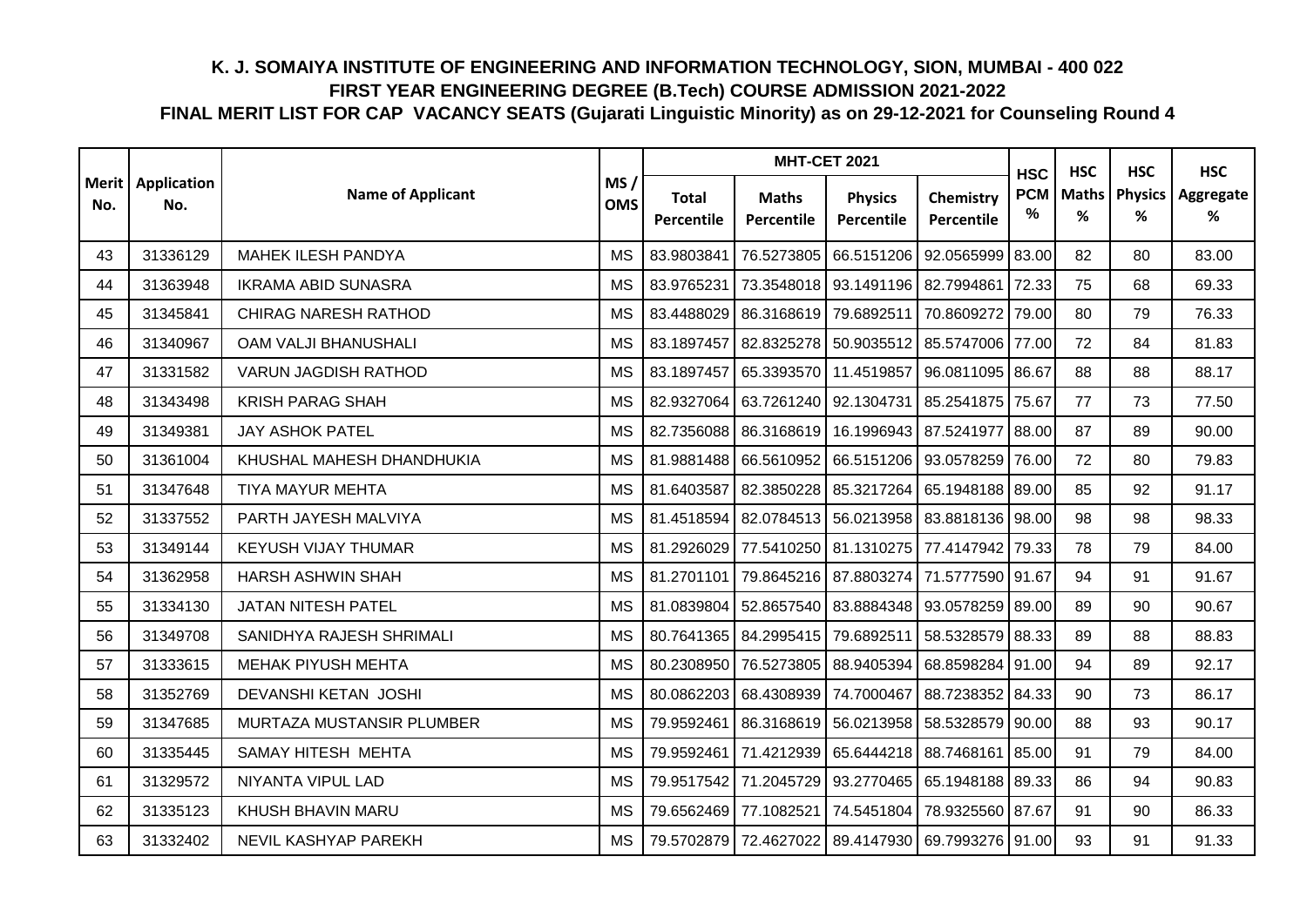|                |                    |                                |                   |                            | <b>MHT-CET 2021</b>        |                              |                         | <b>HSC</b>      | <b>HSC</b>        | <b>HSC</b>          | <b>HSC</b>     |
|----------------|--------------------|--------------------------------|-------------------|----------------------------|----------------------------|------------------------------|-------------------------|-----------------|-------------------|---------------------|----------------|
| Merit  <br>No. | Application<br>No. | <b>Name of Applicant</b>       | MS/<br><b>OMS</b> | <b>Total</b><br>Percentile | <b>Maths</b><br>Percentile | <b>Physics</b><br>Percentile | Chemistry<br>Percentile | <b>PCM</b><br>% | <b>Maths</b><br>% | <b>Physics</b><br>℅ | Aggregate<br>% |
| 64             | 31346070           | SHASHANK RAMESH BHANUSHALI     | <b>MS</b>         | 78.5807619                 | 84.0838275                 | 79.7215801                   | 26.5554327              | 91.33           | 92                | 89                  | 92.50          |
| 65             | 31340904           | AARYA MITESH DAVE              | <b>MS</b>         | 78.1762608                 | 75.6546103                 | 84.4370861                   | 70.8609272              | 82.33           | 81                | 83                  | 83.17          |
| 66             | 31333546           | YASH DEEPAL MADAIYAR           | <b>MS</b>         | 78.0920124                 | 58.8540785 87.8803274      |                              | 83.8272650 82.00        |                 | 79                | 80                  | 85.83          |
| 67             | 31331269           | <b>SHAIL SACHIN SHAH</b>       | <b>MS</b>         | 77.8069117                 | 71.2045729                 | 88.3475798                   | 71.1259112 95.00        |                 | 95                | 95                  | 94.20          |
| 68             | 31334152           | <b>KRISH MUKESH MODI</b>       | <b>MS</b>         | 77.2185430                 | 58.6958737                 | 92.7712685                   | 75.3948039              | 83.67           | 84                | 85                  | 86.00          |
| 69             | 31331834           | RAJ JAYESH BHANUSHALI          | <b>MS</b>         | 76.2362076                 | 66.5610952                 | 26.7623621                   | 91.0604822              | 87.33           | 93                | 85                  | 85.67          |
| 70             | 31352025           | MANAV TEJAS SHAH               | <b>MS</b>         | 76.2200713                 | 65.8481915 84.4370861      |                              | 78.9811513              | 76.67           | 77                | 77                  | 81.00          |
| 71             | 31341663           | AYUSH PRALHAD PANCHAL          | <b>MS</b>         | 76.1558002                 | 86.2602314                 | 76.5227209                   | 6.4973187               | 87.00           | 89                | 84                  | 90.50          |
| 72             | 31340931           | SAUMYA NAVIN THAKKAR           | MS                | 74.9846751                 | 44.6516142 86.9431957      |                              | 87.2599101              | 75.33           | 73                | 77                  | 79.67          |
| 73             | 31337443           | <b>HARDIK MAHESH PATEL</b>     | <b>MS</b>         | 73.4175234                 | 71.8154777                 | 61.6291812                   | 73.4644889 85.33        |                 | 83                | 88                  | 83.83          |
| 74             | 31333603           | PRANJAL DIPESH PARMAR          | MS                | 72.9671324                 | 84.0838275                 | 30.1236305                   | 47.0399035              | 97.00           | 98                | 97                  | 96.67          |
| 75             | 31353667           | KARAN ARJUN BHANUSHALI         | <b>MS</b>         | 72.2823866                 | 52.8657540 90.6824683      |                              | 68.8598284              | 80.00           | 78                | 78                  | 78.50          |
| 76             | 31353627           | AYUSH VIJAY HARIYA             | <b>MS</b>         | 71.0624183                 | 81.0533722                 | 40.4311991                   | 47.0399035              | 92.67           | 94                | 92                  | 91.67          |
| 77             | 31345191           | <b>OJAS CHANDRESH NARSANA</b>  | <b>MS</b>         | 70.8970412                 | 42.5872776                 | 83.7186244                   | 83.3429004              | 96.67           | 95                | 98                  | 95.67          |
| 78             | 31354709           | PASHWA PIYUSH PATEL            | <b>MS</b>         | 70.7889680                 | 62.3539189                 | 30.4523970                   | 86.2099413 91.33        |                 | 92                | 91                  | 92.50          |
| 79             | 31353626           | YASH UMESH PATEL               | <b>MS</b>         | 69.7147224                 | 75.6546103                 | 45.5170657                   | 58.5328579              | 77.00           | 74                | 82                  | 77.33          |
| 80             | 31330818           | YASH PRAFUL TAILOR             | <b>MS</b>         | 69.7147224                 | 71.4212939 65.6444218      |                              | 58.5328579 84.67        |                 | 83                | 84                  | 87.50          |
| 81             | 31362229           | <b>BHAVORMI JAYESH SOMAIYA</b> | <b>MS</b>         | 69.6680476                 | 50.7367979                 | 88.3475798                   | 71.1259112 95.67        |                 | 95                | 96                  | 94.4           |
| 82             | 31362943           | DHRUV SANDEEP SAGAR            | MS                | 68.9918585                 | 81.0533722                 | 40.4311991                   | 36.3704895 86.33        |                 | 86                | 85                  | 88.83          |
| 83             | 31335355           | ARYAN YATIN SHAH               | <b>MS</b>         | 67.2915815                 | 66.5610952                 | 66.5151206                   | 62.2139354 87.33        |                 | 86                | 89                  | 89.33          |
| 84             | 31363029           | RUSHI NEHAL PATEL              | <b>MS</b>         |                            | 66.2408483 77.5410259      | 3.4486241                    | 80.9139106 81.00        |                 | 72                | 85                  | 82.33          |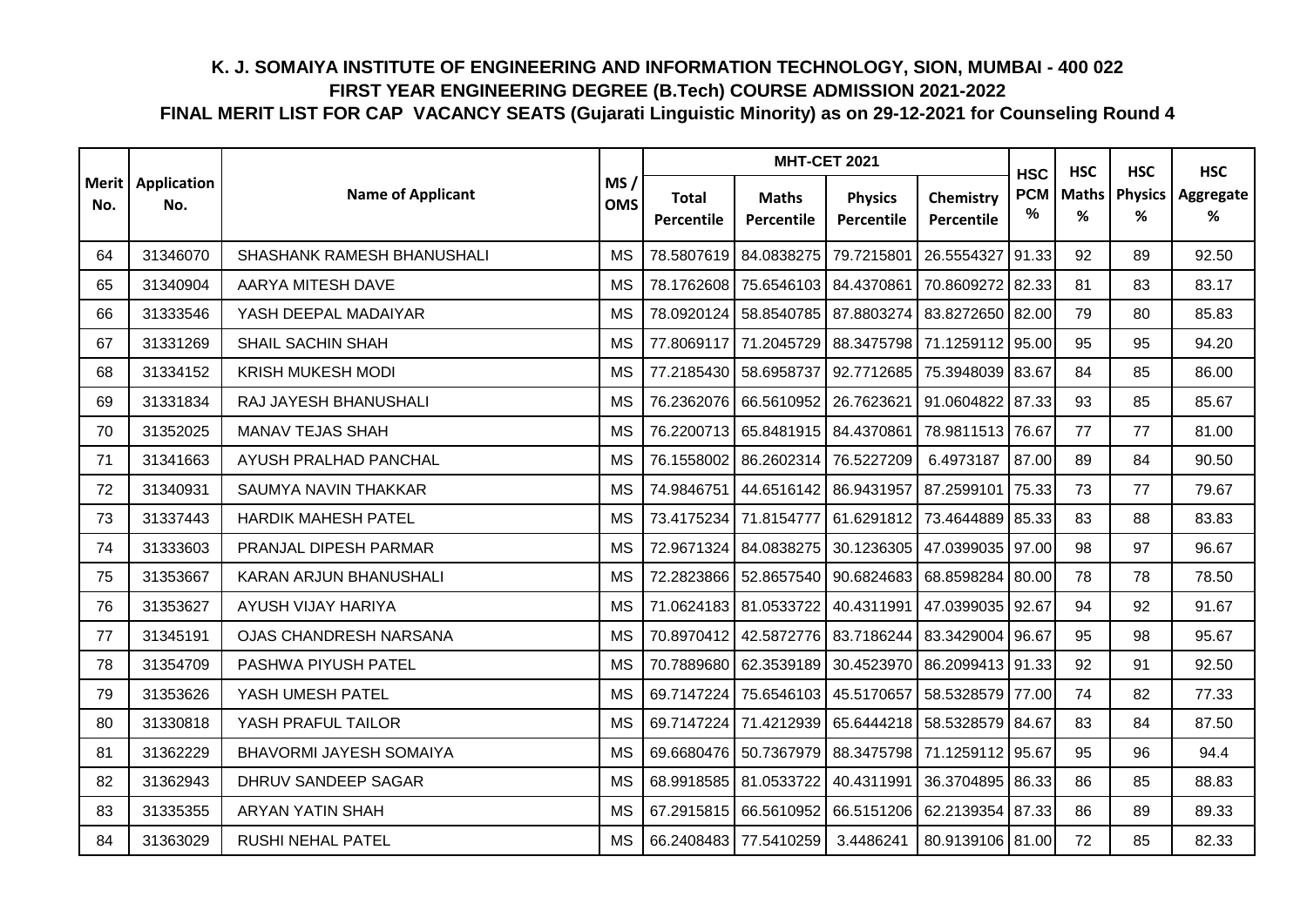|                     |                    |                                | <b>MHT-CET 2021</b> |                            | <b>HSC</b>                           | <b>HSC</b>                   | <b>HSC</b>              | <b>HSC</b>      |                   |                     |                |
|---------------------|--------------------|--------------------------------|---------------------|----------------------------|--------------------------------------|------------------------------|-------------------------|-----------------|-------------------|---------------------|----------------|
| <b>Merit</b><br>No. | Application<br>No. | <b>Name of Applicant</b>       | MS/<br><b>OMS</b>   | <b>Total</b><br>Percentile | <b>Maths</b><br>Percentile           | <b>Physics</b><br>Percentile | Chemistry<br>Percentile | <b>PCM</b><br>% | <b>Maths</b><br>% | <b>Physics</b><br>℅ | Aggregate<br>% |
| 85                  | 31351395           | <b>HET CHIRAG SHAH</b>         | <b>MS</b>           | 66.0774325                 | 41.8135507                           | 84.4370861                   | 75.3948039              | 87.00           | 85                | 88                  | 89.33          |
| 86                  | 31338640           | <b>KENIL DIPESH CHHEDA</b>     | <b>MS</b>           | 65.8390900                 | 62.3539189                           | 79.9407884                   | 49.5818833              | 90.00           | 87                | 92                  | 88.50          |
| 87                  | 31339174           | AAYUSHI DHIREN TRIVEDI         | <b>MS</b>           | 65.4219452                 | 76.5273805                           | 11.1360850                   | 68.8598284 81.33        |                 | 78                | 82                  | 84.67          |
| 88                  | 31367717           | SEJAL PIYUSHBHAI KAMALIYA      | <b>MS</b>           | 61.8916532                 | 55.3835766                           | 83.5350335                   | 40.7001506 91.67        |                 | 91                | 92                  | 91.83          |
| 89                  | 31360151           | <b>VIDHI DHARMENDRA MANIAR</b> | <b>MS</b>           | 61.2512455                 | 65.3573863                           | 25.0196654                   | 71.1259112 83.33        |                 | 79                | 86                  | 87             |
| 90                  | 31359645           | VATSAL NITIN DHANDHUKIA        | <b>MS</b>           | 59.7867199                 | 78.1519227                           | 18.6068502                   | 46.0285774              | 73.67           | 72                | 75                  | 73.33          |
| 91                  | 31348512           | DEVANSH NIRAJ WAGHELA          | <b>MS</b>           | 58.8127327                 | 41.7955845                           | 81.0058210                   | 65.1948188              | 78.67           | 78                | 82                  | 80.67          |
| 92                  | 31341139           | EKTA ASHVINKUMAR CHAMPANERI    | <b>MS</b>           | 56.8008151                 | 50.7845135 34.9261335                |                              | 75.3948039 81.33        |                 | 80                | 77                  | 82.50          |
| 93                  | 31360120           | <b>TIRTH DEEPAKBHAI PATEL</b>  | <b>MS</b>           | 54.0906775                 | 41.8135507                           | 45.5170657                   | 75.3948039 89.00        |                 | 90                | 85                  | 91.5           |
| 94                  | 31330284           | AARYA DEEPAK MARU              | MS                  | 53.6630133                 | 50.7367979 47.0029891                |                              | 65.1948188 77.00        |                 | 73                | 78                  | 78.33          |
| 95                  | 31339466           | STUTI NITESH RAICHADA          | <b>MS</b>           | 53.5196161                 | 58.8540785                           | 44.7981936                   | 52.4922382              | 86.00           | 84                | 85                  | 87.67          |
| 96                  | 31334414           | <b>AYUSH PARESH SHAH</b>       | <b>MS</b>           | 51.8984054                 |                                      | 55.3835766 21.3161585        | 70.2539864              | 95.33           | 97                | 94                  | 93.33          |
| 97                  | 31334369           | SANYAM MITESH CHHEDA           | <b>MS</b>           | 45.1726604                 | 36.1003269                           | 73.8812832                   | 45.2850429              | 83.67           | 82                | 80                  | 83.83          |
| 98                  | 31342703           | DHAWAL GHANSHYAM MALVIYA       | <b>MS</b>           | 44.3547118                 | 23.8607163                           | 88.3475798                   | 40.3115003 83.00        |                 | 81                | 87                  | 83.83          |
| 99                  | 31335362           | JAY BHAVESH MANEK              | <b>MS</b>           | 38.5880670                 | 60.1706171                           | 0.4393134                    | 74.2439722              | 95.00           | 95                | 97                  | 96.17          |
| 100                 | 31333362           | PALASH HITESH PATEL            | <b>MS</b>           | 38.5880670                 | 19.9070290                           | 73.8812832                   | 62.2139354              | 82.67           | 78                | 83                  | 87.67          |
| 101                 | 31332891           | <b>MAHIMAN PRIYANK DAVE</b>    | <b>MS</b>           | 37.5662711                 | 56.6725574                           | 10.8154506                   | 51.4970967              | 39.33           | 38                | 35                  | 56.62          |
| 102                 | 31360278           | SHUBHAM DEVANG SHAH            | <b>MS</b>           | 37.4274070                 | 41.8135507                           | 56.0213958                   | 32.3688232 77.67        |                 | 76                | 78                  | 82             |
| 103                 | 31343442           | HARSH PRAVIN SANGHVI           | MS                  | 37.4274070                 | 23.6678553 45.5170657                |                              | 70.8609272 86.00        |                 | 86                | 86                  | 90.00          |
| 104                 | 31344010           | <b>DARSHAN SURESH FULIA</b>    | <b>MS</b>           | 30.4266599                 | 47.4425650                           | 58.5205756                   | 9.3259278               | 72.67           | 70                | 74                  | 78.17          |
| 105                 | 31351408           | <b>AKSHAT SACHIT MEHTA</b>     | <b>MS</b>           |                            | 26.6971381   55.3835766   13.8160287 |                              | 16.1065808 84.00        |                 | 83                | 85                  | 87.17          |